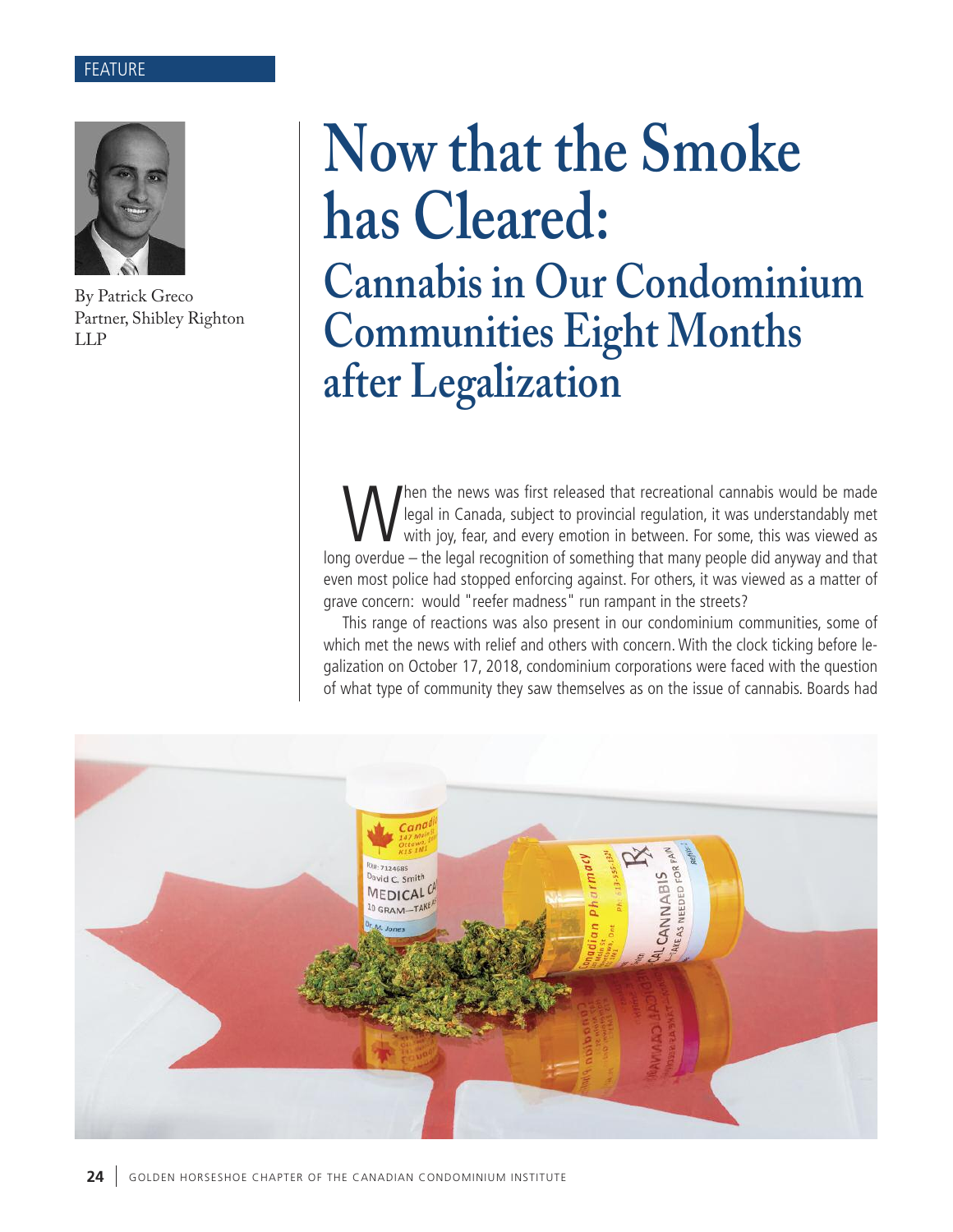to decide whether to maintain a live-andlet-live attitude similar to how most buildings had previously dealt with nonproblem tobacco smoking, or if they would instead try to get ahead of legalization by setting pre-emptive expectations about cannabis use via changes to their governing documents.

Today, over eight months since legalization, most would agree that the impact on day-to-day life in Canadian society has been minimal. Those who smoked cannabis anyway likely continue to do so. Indications are, somewhat surprisingly, that it is actually older Canadians, and not children, who have been the largest group of first-time users. Police report only a very minor increase in high driving charges and state that this could be attributable to officers being better trained to spot signs that may have always been there in the past.

Similarly, the majority of condominium corporations have not experienced a significant increase in cannabis-related complaints. Some communities have experienced a slight uptick in incidents, perhaps as the result of formerly secretive smokers who might have gone for a walk prior to legalization now feeling emboldened to smoke within their units and on their balconies. What we haven't seen, however, are previously respectable properties turned into dens of sin and crime. Nor have we seen open war between smokers and non-smokers.

Instead, the unexpected cannabis-related issue emerging in many condominium communities is the interplay between cannabis use and human rights. Medical cannabis use was legal in Canada long before recreational legalization. As a legal form of treatment prescribed to those with a number of medical diagnoses, a medical cannabis user in a condominium community – even a community that has otherwise prohibited cannabis use on the property – will often be permitted to continue to use cannabis on the property on the

basis of this being an accommodation on the basis of disability protected under Ontario's Human Rights Code (the "Code"). The Code takes precedence over the Condominium Act and a corporation's declaration, by-laws, and rules.

**"**… the unexpected cannabis-related issue emerging in many condominium communities is the interplay between cannabis use and human rights. <br>**P**<br>**Pe first wave of challenge to me** 

The first wave of challenge to medical cannabis use was on the basis of nuisance. Similar to a person with a disability whose service dog bites other residents or pees in the hallway, medical cannabis use, particularly smoking, cannot be permitted to cause a serious disturbance to other residents. However, the key word is "serious". A mere whiff of cannabis in the hallway or smoke occasionally wafting from a balcony will likely not be sufficient to override a medical user's rights under the Code.

Contrary to commonly-heard arguments, it is also not correct to tell a medical user that they should simply switch to a different form of cannabis, such as an edible or an oil. Different forms have different effects on people, and many medical users report that smoking provides the fastest and most reliable relief when needed.

Condominium corporations may be called upon to get involved in these situations. One discussion that a board and/or management can spur is about the medical cannabis user's usage pattern. Is the person physically able to take a short walk to smoke? Can they smoke on their balcony? While such dialogues must be conducted with the utmost sensitivity and confidentiality, they can often lead to practical solutions. A condominium corporation may also be asked to conduct testing on the common elements to determine whether a deficiency exists that is permitting smoke migration, or to work with a medical user to determine if additional ventilation systems may mitigate the risk of disturbance to others. It is important for board members and managers to remember that, despite cannabis' historical stigma, the use of medical cannabis is an accommodation